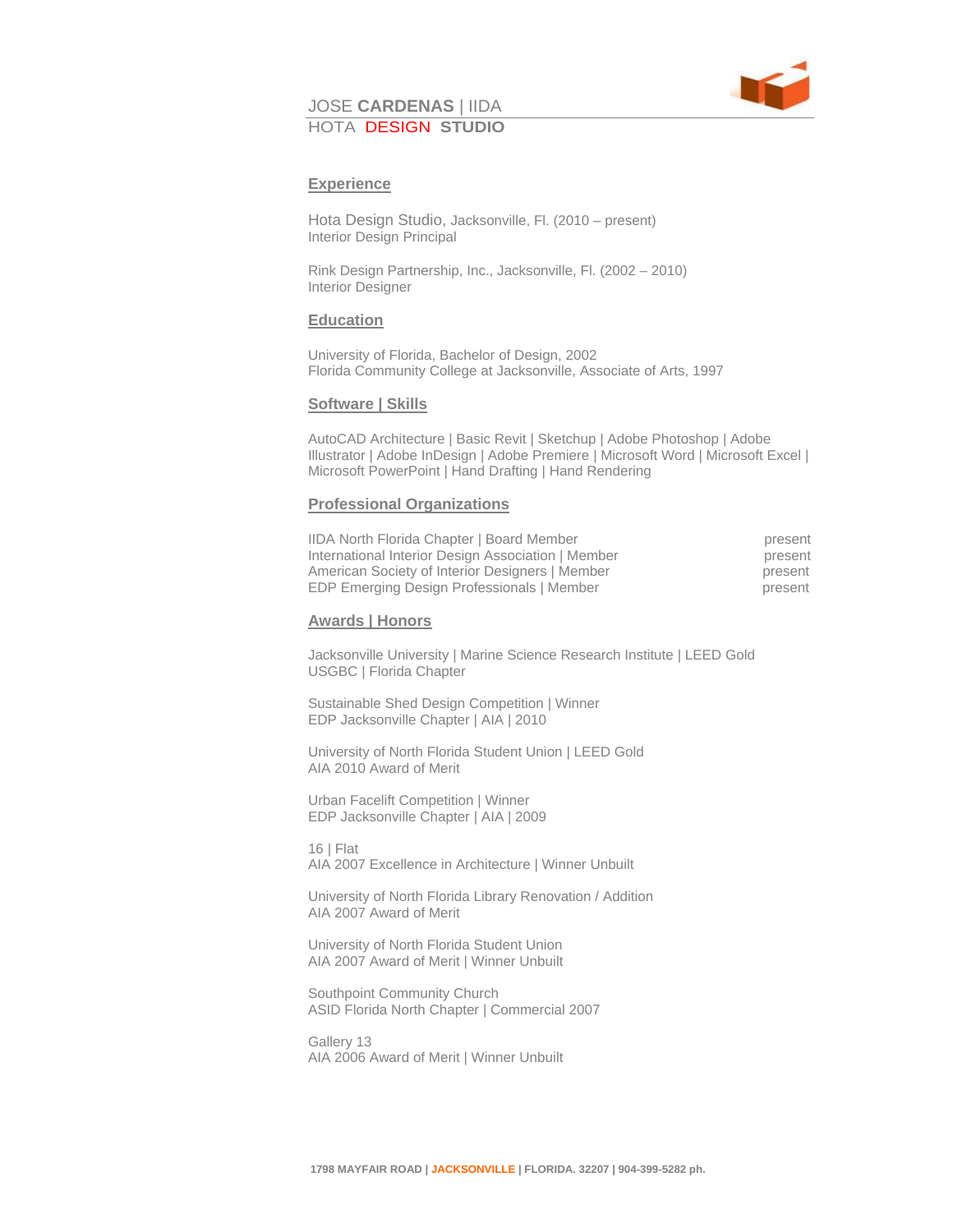#### JOSE **CARDENAS** | IIDA HOTA DESIGN **STUDIO**



University of North Florida Library Renovation / Addition ASID Florida North Chapter | Commercial 2006

Kenyon Beach House ASID Florida North Chapter | Residential 2006

Kenyon Beach House IIDA Florida Chapter | Residential 2006

Commercial Design | Winner IIDA Florida Chapter | Student Day Competition 2002

Hospitality Design | Winner IIDA Florida Chapter | Student Day Competition 2002

Edible Design | Winner IIDA Florida Chapter | Student Day Competition 2002

Best Overall Design | Runner Up IIDA Florida Chapter | Student Day Competition 2002

#### **Representative Projects**

Jacksonville University Marine Science Research Institute Jacksonville, FL | 30,000 sf | LEED Gold

University of North Florida Student Union Jacksonville, FL | 144,00 sf | LEED Gold

The Law Offices of Farah and Farah Jacksonville, FL | 38,000 sf

University of North Florida Library Renovation / Addition Jacksonville, FL | 114,655 sf Renov. | 79,823 sf Add.

Southpoint Community Church Jacksonville, FL | 75,000 sf

University of Florida Center for Marine Studies St. Augustine, FL | 17,592 sf

University of North Florida Starbucks Kiosk Jacksonville, FL | 4,000 sf

University of North Florida Fine Arts Center | Interior Renovation Jacksonville, FL | 18,000 sf

Pediatric Dentistry | Office of Dr. Setzer and Dr. Cochran Jacksonville, FL | 5,000 sf

Spiller / Vincenty Gallery | Third Street Jacksonville Beach, FL | 950 sf

**Bakkar Development | Headquarters Building** Jacksonville Beach, FL | 3,000 sf

**Armor Holdings | Headquarters Building** Ponte Vedra, FL | 9,000 sf